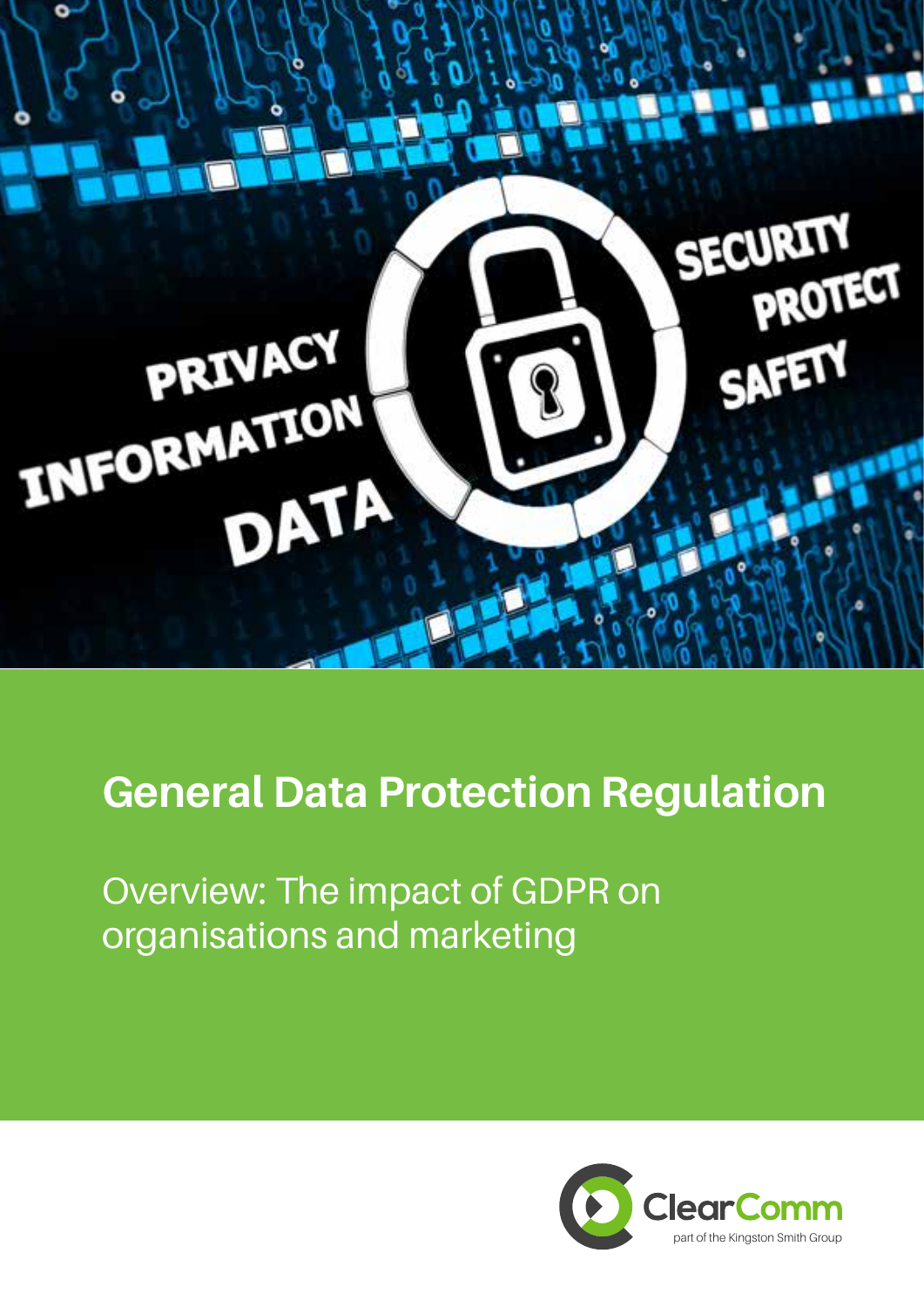

#### **Introduction**

The problem of unqualified or poor-quality customer data has marred businesses for a long time, however the quality of customer data is now being pushed to the top of the corporate agenda, with brands growing to understand the importance of the sensitivity surrounding customer data, particularly in light of the recent General Data Protection Regulation (GDPR) and its impending enforcement.

ClearComm understand the full impact of the GDPR on today's businesses and help assess how organisations can capitalise on the back of the new regulation to best improve market performance whilst becoming GDPR compliant.

At times the GDPR may seem somewhat painful to read, however in spite of all the horror stories in relation to the GDPR, we set out to demonstrate that the regulation can be a positive thing in the hands of data-driven marketers, presenting a key opportunity for businesses to engage in permission-based marketing and enjoy the rewards available to them.

The introduction of the GDPR is a turning point in data management and will ensure organisations understand the process of the collection, use, management and storage of customer data, benefitting both businesses and their clients.

ClearComm believes that the GDPR will now become the default position for brand marketers, leaving you, as an organisation, with two choices: you could do the bare minimum required to comply with the regulation or you could seize this opportunity to become a highly effective datadriven marketing business.

### **The issue with data quality**

Customer data is of key importance in the business world and nowhere more so is this the case than in marketing. Marketers should consider good quality contact data as being the most important positive factor when looking at campaign responses and conversion rates. Good customer data also played a fundamental role in the second most important marketing performance factor, segmentation and targeting.

Customer acquisition is the greatest challenge currently facing organisations and faced with continual customer turnover, it is clear that good quality customer data is absolutely key.

Many businesses are struggling to maintain satisfactory data quality standards, with incomplete or out-of-date customer data, leading to a loss of revenue as a direct result.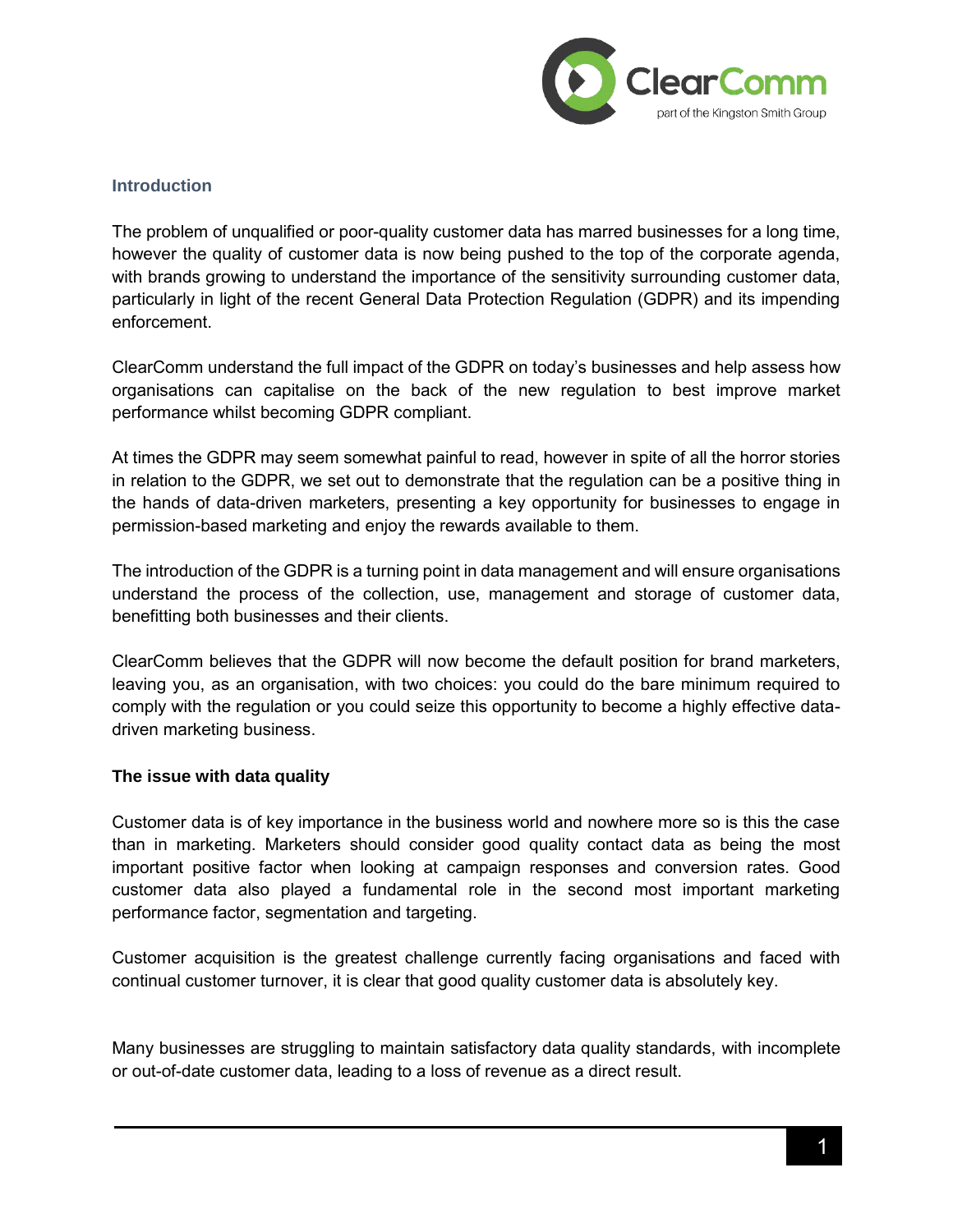

The following factors negatively affect the maintenance of high quality data:

- Time lapse: with customers inevitably changing their addresses, jobs, preferences, social and legal status, data that is accurate can become out-of-date in an instant and updating records is not a straightforward task.
- Data conversion: it is rare for the data conversion process, whereby data is moved or consolidated from an initial source, to occur without some degradation to the quality of the data, even if the conversion itself goes off without a hitch. The source data itself may not have been clean to begin with and thus poor-quality data is transferred from one system to another.
- Database consolidations: despite being of huge importance, it is sadly inevitable that database merging often takes place under tight deadlines without the correct understanding of how to carry out the procedure resulting in poor quality and duplicated data.
- Basic CRM and data management programs: in the absence of a robust data retention software, what invariably happens is that unqualified data is being added to poor quality data, using out-dated data entry screens and protocols, resulting in unverified and unvalidated data being used and stored.

In light of this, it is absolutely essential that businesses improve their systems and processes in preparation for the upcoming enforcement of the GDPR.

# **What is the GDPR?**

The GDPR, which is due to be enforced by the European Union on 25 May 2018, was designed to harmonise consumer rights in Europe and represents a key shift in the way customer data is used and managed, granting customers control over their own data and tightening the rules around its collection.

Intended penalties for organisations found to be in breach of the GDPR have sent a shockwave through the business world, with non-compliant firms facing fines of up to 4% of global turnover or €20 million, whichever is greater and the door has also been opened for potential customer litigation, should there be incompetence or negligence at play.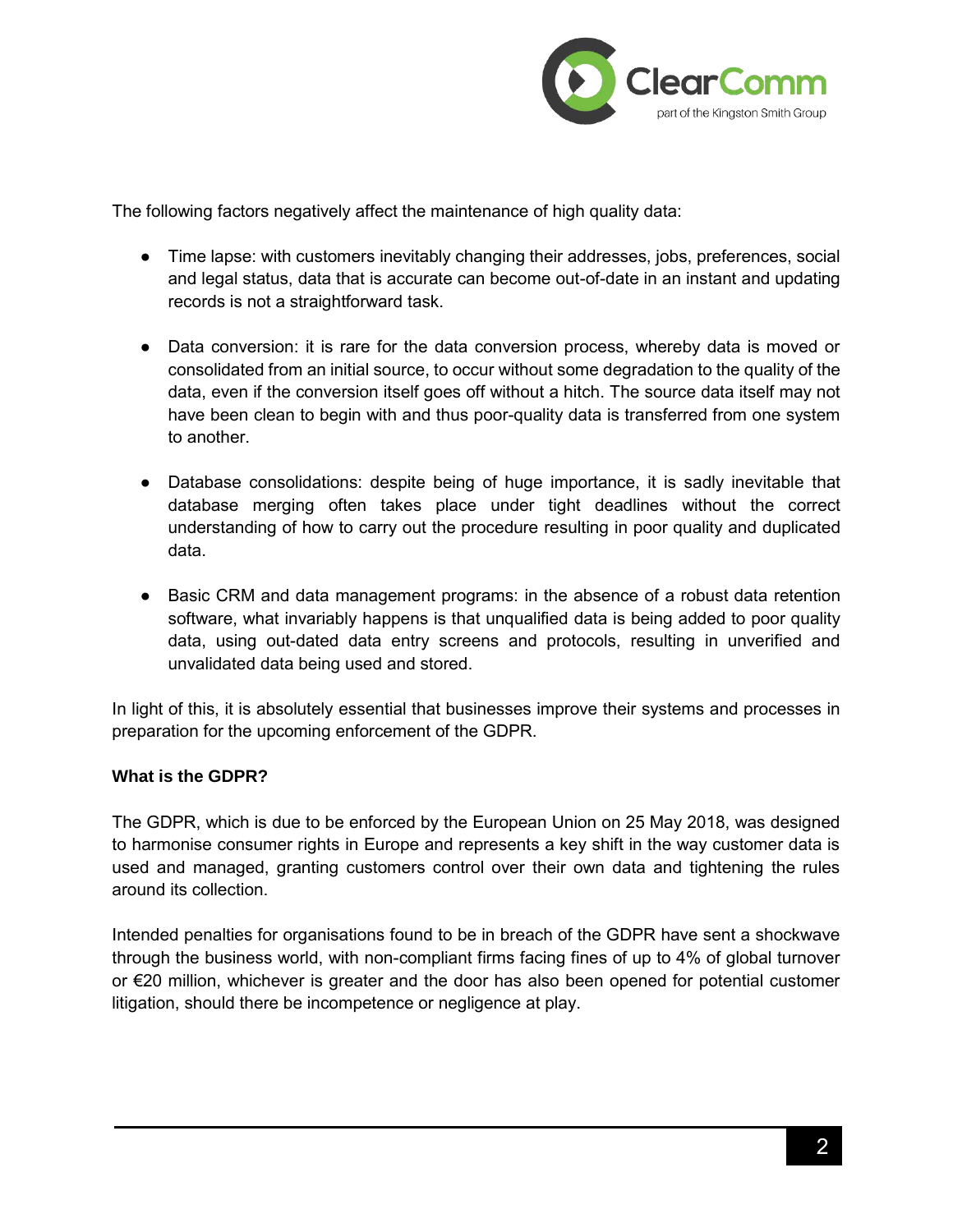

To be GDPR compliant firms must ensure that:

- Data is up-to-date: GDPR Article 5 states that *"Every reasonable step must be taken to ensure that personal data that is inaccurate...is erased or rectified without delay"*. Since poor quality data is a key issue for so many businesses, steps must be taken to ensure that personal data is accurate and up-to-date.
- Customers have the right to opt out of marketing: should a customer opt out, it is vital that businesses immediately cease all marketing to that customer.
- Customers have the right to opt out of automated profiling: this will impact Customer Relationship Management (CRM) systems and will create challenges for businesses seeking to retarget past customers. Technical issues around the identification and removal of duplicate customer profiles from multiple databases are also likely to arise.
- Customers have the right to request their data: pursuant to the GDPR, should a customer request their data, businesses are required to provide to the customer all data currently held about them in an easily accessible format. The rolling-out of this may well prove to be onerous for businesses that are not properly managing their customer data.
- Organisations must have consent to use customer data: customer consent is at the heart of the GDPR and businesses are obliged to ensure that customers understand at all times what data is being collected and how it is going to be used. The GDPR states that consent must be as easy to withdraw as it was to give.

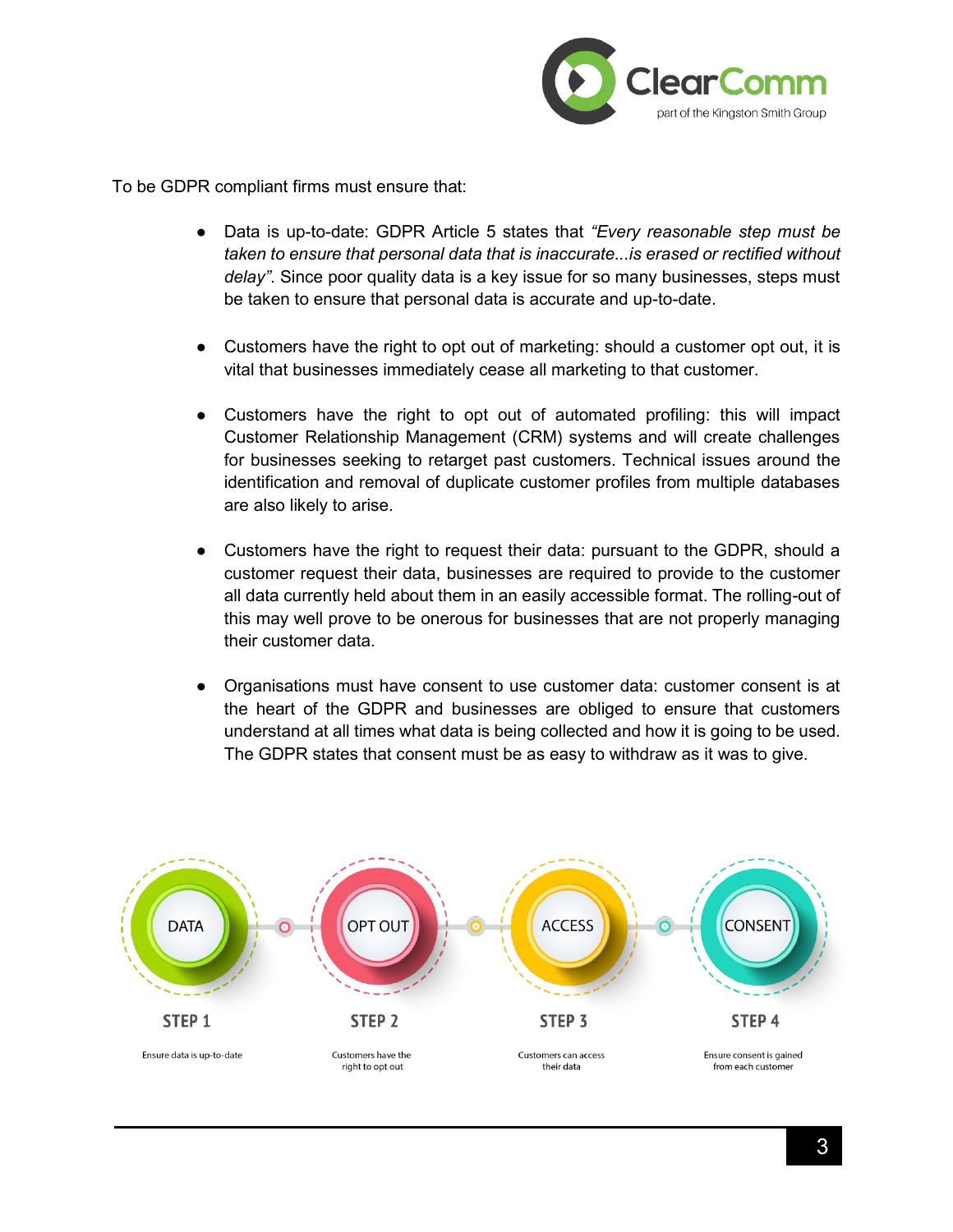

# **Marketing post GDPR**

How will marketing operate after the implementation of the GDPR and how will businesses change their customer engagement and data management strategies to reflect this?

#### *Less data to work with*

Companies may need to request permission from existing customers in order to receive ongoing communications, although GDPR Article 47, which states that if organisations can demonstrate 'legitimate interest' they may continue to lawfully process data from their existing database, which in turn may provide an alternative option. This is due to the fact that processing data for marketing purposes may be considered as a legitimate interest, with the outcome being that firms may only be required to provide customers with the opportunity to opt-out of future communications.

For businesses to claim legitimate interest however, their data has to be accurate and up-to-date, for there can be no legitimate interest if businesses are not communicating accurately with their customers. It is key that organisations start improving the quality of their data *straight away* if they wish to avoid a shortfall in usable customer data as of May 2018.

### *Difficulty with using third-party data*

Unlike the rules around marketing to existing customers, there is no legitimate interest in relation to the use of third party data and it is vital that businesses using third-party data ensure that the data is compliant with the GDPR.

The GDPR was drafted to provide customers more control over their personal information to and third-party data represented a large part of the problem, with third-party data brokerage resulting in a situation where individuals had no idea which organisation held and used their data and did not know how to assert their subject access rights.

Without a doubt, the volume of third-party data will reduce considerably after the implementation of the GDPR. This will have a positive impact, in that the remaining data will be more accurate and of greater value to businesses. Businesses must work with reliable, trustworthy data providers, who have the required technologies, systems and controls in place to ensure compliance with the GDPR.

Marketers will undoubtedly be forced to have to change tactics, as the old model of sending out thousands of emails will change, to be replaced by a more direct model whereby each customer is treated as an individual and engaged with on a more intimate level.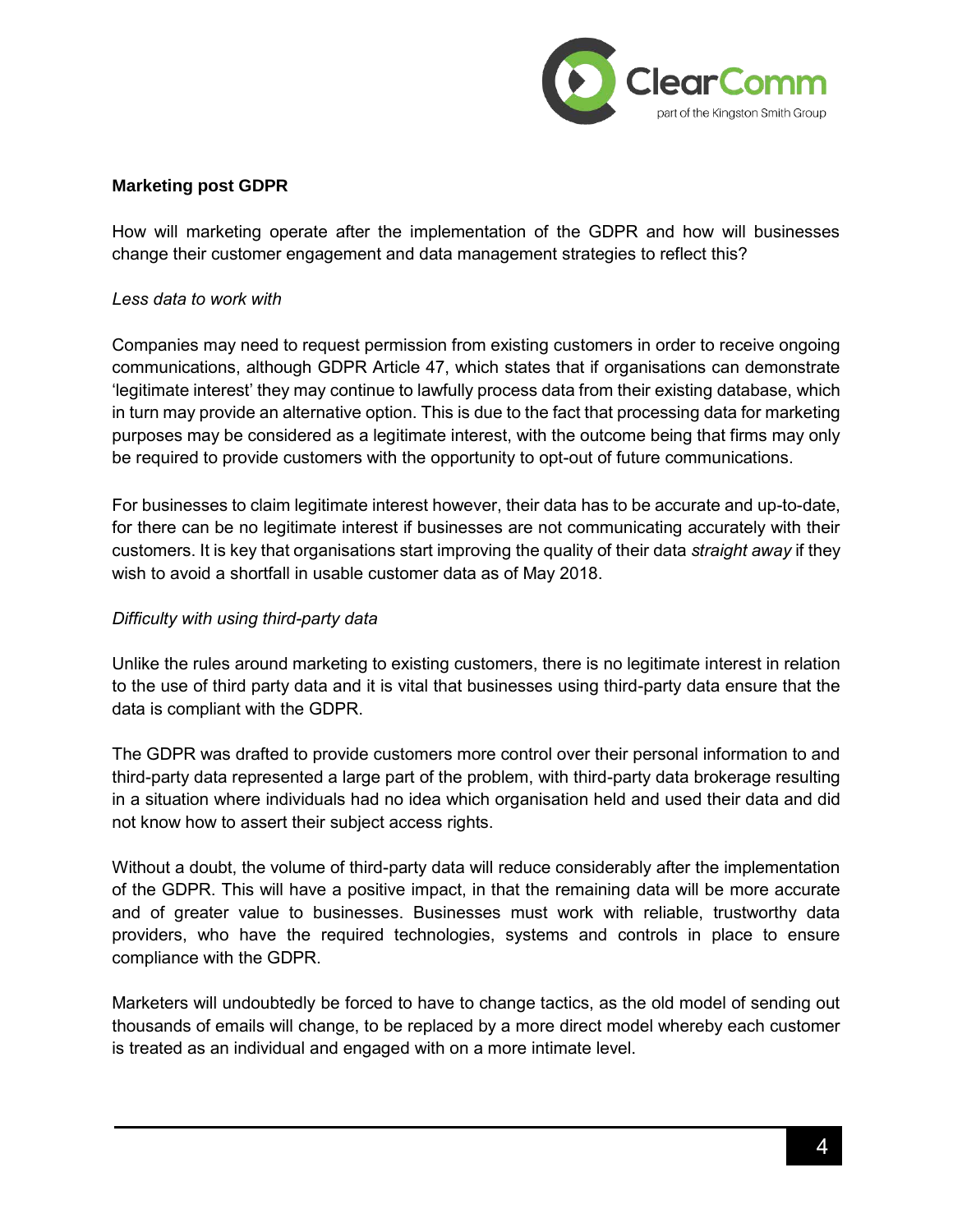

### *Uncertainty around sourcing of third-party data*

With data providers under increased scrutiny, marketers are showing increasing concern around using data sourced from third parties. It is believed that nearly 50% of organisations are now exclusively relying on customer data captured directly from their customers.

There is genuine concern about the GDPR compliance by third parties and the likely outcome of this shift in opinion is that organisations will be less and less inclined to rely on data sourced from them.

One outcome of the shift towards relying on own data sources, is that marketers will have a significantly reduced range of data available on which to base their campaigns. To overcome this, businesses are encouraged to work in partnership with a trusted third-party data provider, which will have increased the quality of its customer contact data post-GDPR, therefore increasing campaign performance.

# *Increased importance of customer retention*

The strategic importance of building strong, sustainable customer relationships will be reinforced by the GDPR, which will force organisations to assess how they treat their customers and gauge



whether they are providing a value exchange that is beneficial to the customer. Since the GDPR requires organisations to make it as easy to withdraw consent as it is to give it in the first place, the onus will be on businesses to ensure not only that they are granted permission to process data but also that the trust with the client is maintained on an ongoing basis. The GDPR therefore creates a strong impetus for businesses to put greater importance on building and maintaining customer relationships.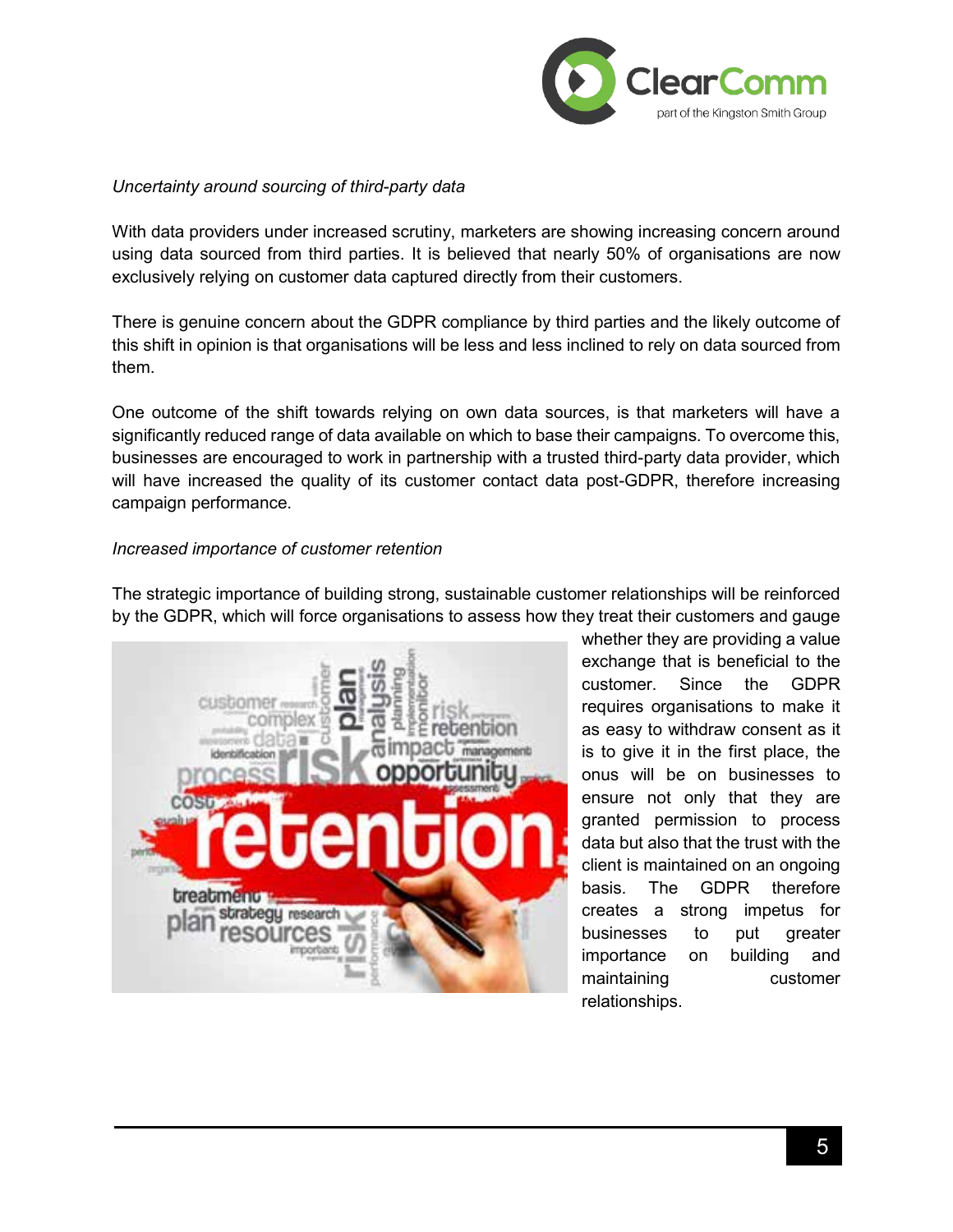

# *A reduction in bad practice will result in better marketing*

With better data management, there will inevitably be an increase in marketing performance levels, since businesses will be forced to interact with their customers in a smarter way and although there will be less data at their disposal, the available data will be of a much higher quality and therefore more useful.

The quality of opt-in customer data versus opt-out data is undeniable and opt-in data certainly performs better. Open rates are higher, resulting in higher levels of engagement and conversion rates. Research suggests that opt-in data open rates are over 80% higher than opt-out data open rates and the disparity is even greater when looking at click-through rates, with opt-in having more, on average, than twice the click-through rate of opt-out.

Marketers will also save money by using higher quality, lower volume customer data and the increase in customer retention as a result of the reputational benefits of transparency and ethical marketing are not to be underestimated. As such, there are many mutually beneficial outcomes of the GDPR, for both the organisation and their customers.

Businesses need to examine how they can best utilise the process of guaranteeing GDPR compliance as a catalyst for wider improvements to their marketing and customer engagement processes. The implementation of the regulation can act as a new start and businesses with a keen eye will see this as a great opportunity to re-engage with customers and revamp their data collection and management systems, with a view to improving operational efficiency and campaign performance.

### **GDPR growth opportunities**

Businesses can look to improve many processes as part of the GDPR compliance, understanding that they will also open new possibilities and opportunities for making wider reaching improvements to marketing strategy and process: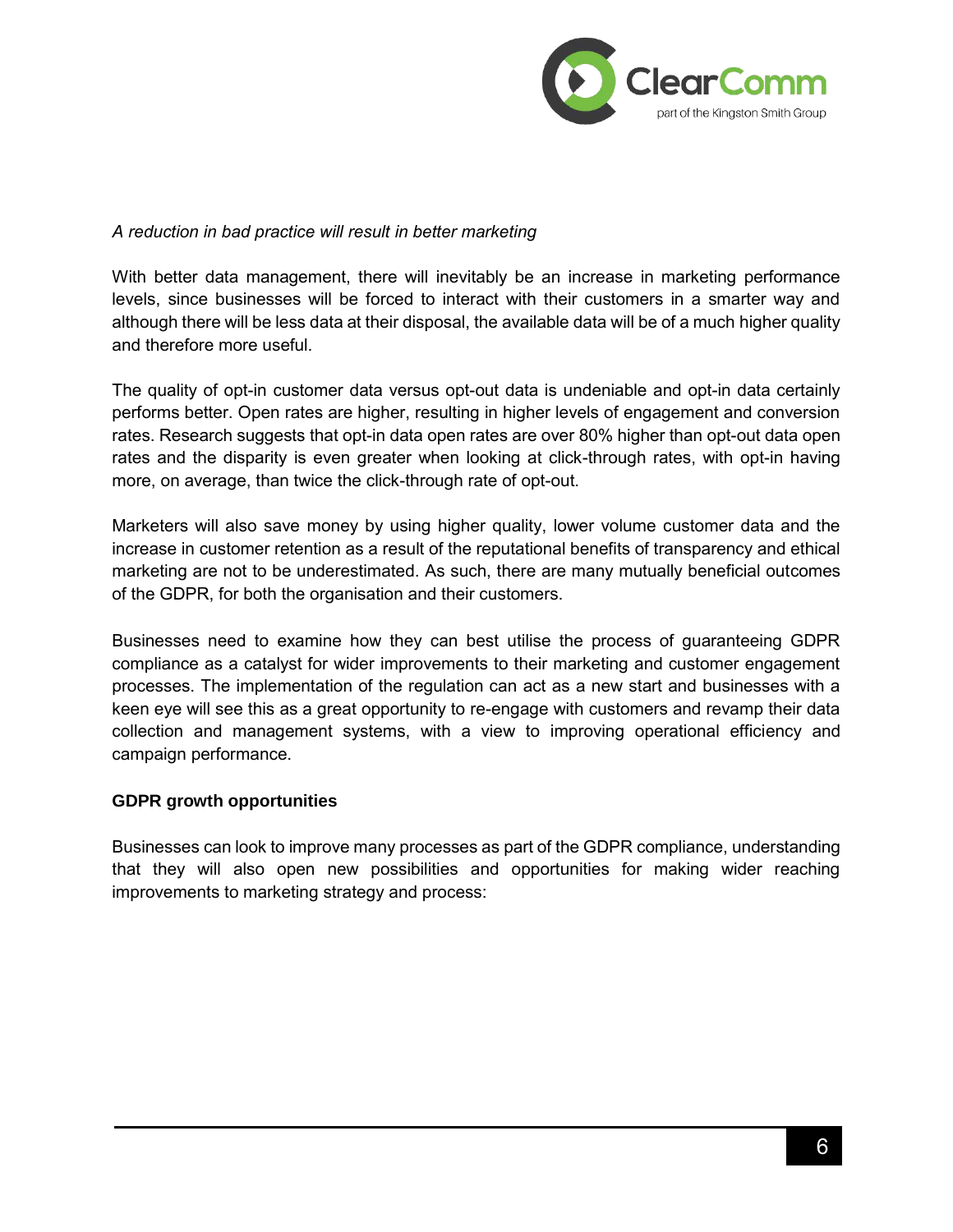

## *Data capture*

Businesses are advised to dedicate time to exploring how, where and why data is captured. Organisations seek to use many different channels for data capture, with the majority using websites as the primary channel of capturing data. Other channels include direct sales, face-toface contact and call centres. It is vital that there is a standardised data capture approach, in light of all these various means of collecting data, businesses should ensure that consistency is key.

Incomplete, out-of-date and duplicate information forms much of the data considered to be of poor quality, which is a very powerful incentive for ensuring that data is validated automatically either when being captured or at the point of entry. Sadly however, many businesses do not have or are not following best practice when it comes to data validation.

Does your company automatically validate data when it is entered online or does it fail to engage in any validation whatsoever? How much of the data collected from direct sales, face-to-face and contact centre's is validated on entry?

Indeed the data capture stage can be utilised by businesses to drive customer engagement and trust. Transparency and honesty are always valued in marketing communication and serve to make the client feel like they are a human being, rather than a piece of data.

### *Data cleansing*

Mistakes however do happen, even with increased care and attention being paid to data validation and on top of that, customer data is always changing, as addresses and other details constantly shift. If these disparities are not consistently being addressed, the overall quality of a database will decline rapidly, resulting in less effective marketing campaigns and ultimately impacting the bottom line.

Therefore it is absolutely crucial that organisations have systems in place to ensure that data is regularly and thoroughly cleansed, to ensure that they maintain a consistently high standard. Many companies either have no data cleansing process in place at all, or they only clean their data once per year, very few organisations engage in daily or continuous data cleansing.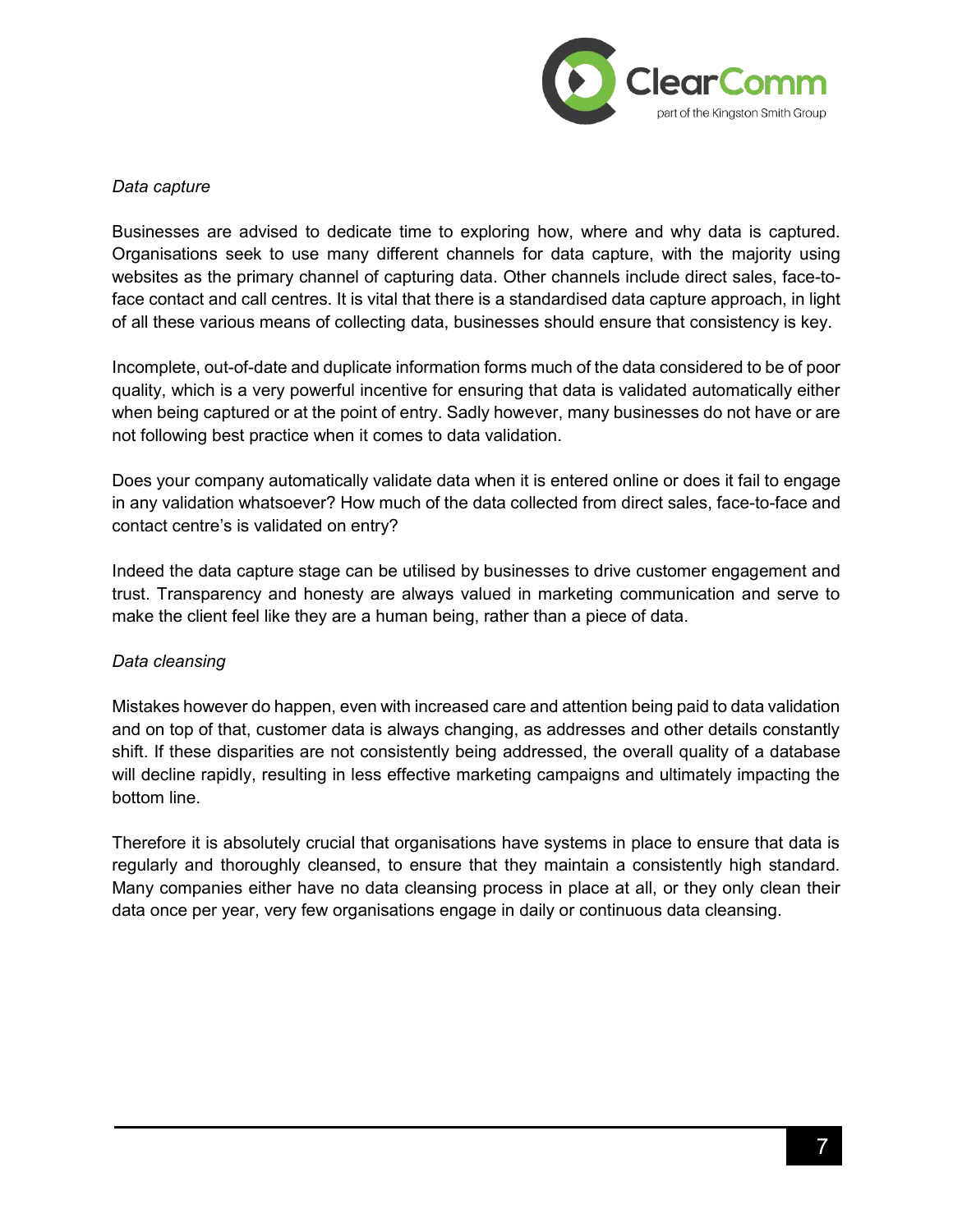

This is the perfect context for the GDPR to come in, since the regulation demands that organisations only have up-to-date, accurate information and serves as an example of a way in which tightening regulation can also improve market performance. Focusing on growth and customer intimacy will place businesses in a fantastic position for practicing smart marketing i.e. running great campaigns, analytics and delivering deeper customer discernment. The ROI of a business will be significantly impacted if their data is out-of-date, as a result of a lack of proper and effective data cleansing.



# *Enhancing existing data*

As has already been discussed, there is a trend of marketers relying on third-party data less and less, due to concerns around GDPR compliance, choosing instead to rely exclusively on customer data they have captured themselves. The result of this is that organisations are missing out on the services of compliant and effective third-party data sources, which can enhance and enrich their existing data. Reputable third-party data providers can improve the performance of marketing campaigns and can ensure that data is up-to-date and of a high quality.

### *Consent*

Although customer data that has not been 'permissioned' pursuant to the GDPR does not have to be discarded so long as there is a legitimate interest and the data is up-to-date, organisations might opt to 'renew' marketing data by contacting customers to obtain the requisite consent, thereby ensuring that it is safe to continue processing the data after March 2018.

Contacting customers in this context could also act as a way of re-engaging with lapsed customers and identifying accounts that are inactive, so that they may be removed from the database. Customers could also be asked at this stage if they would like additional information or services, resulting in increased marketing avenues and deeper customer intimacy.

Although email is the most popular method of contacting customers for renewing consent, there are some people that prefer to receive direct mail as opposed to digital communication in this context, confirming that to do so makes them feel more valued. As such it may be a smart move for organisations to engage in renewing consent or reviewing conditions via regular mail.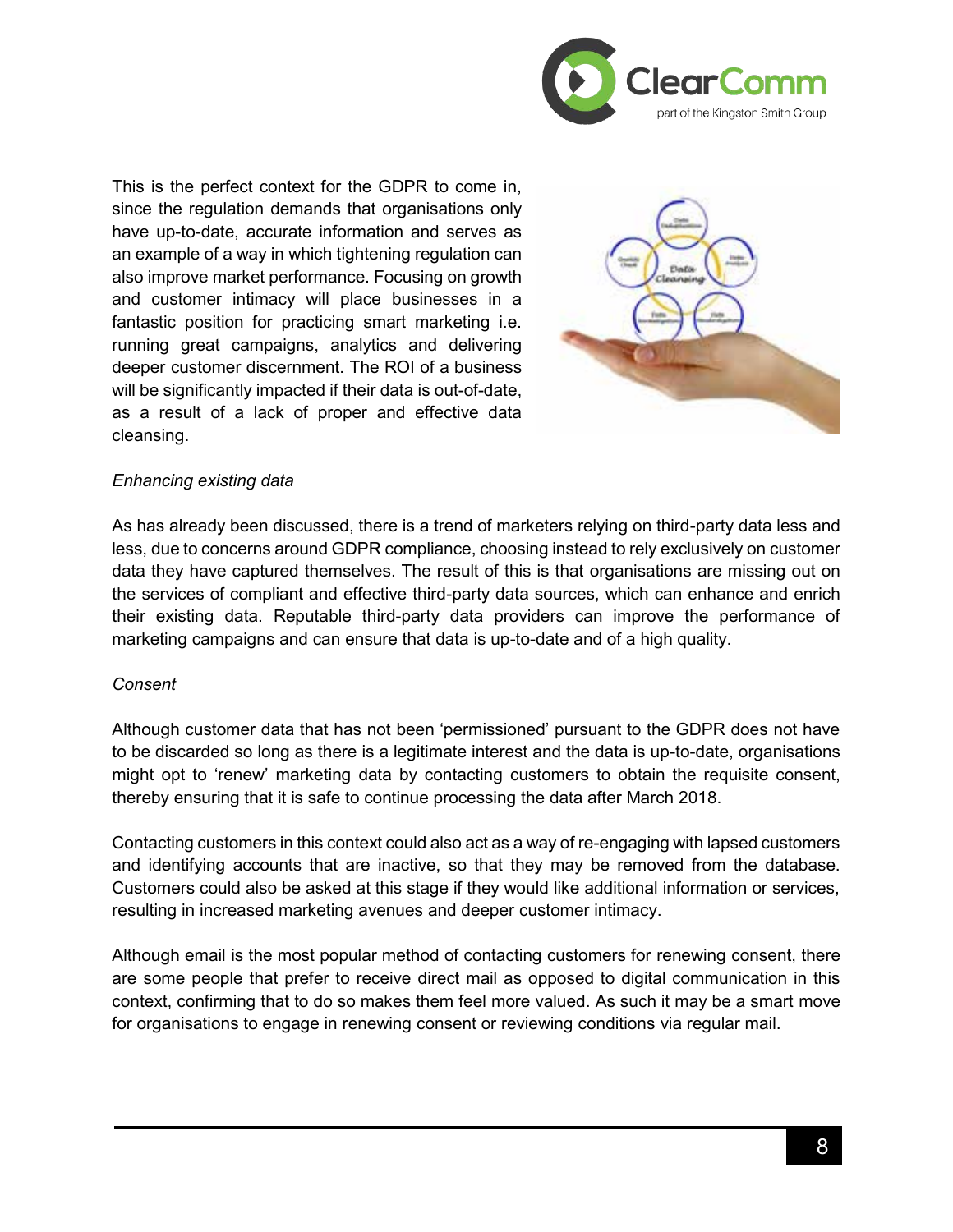

In addition, it is vital that businesses clearly communicate to customers the value they will receive in exchange for granting permission, otherwise it is very likely that customers will not opt-in if there's nothing in it for them.

Businesses should also be aware that this is a time sensitive exercise, since the enforcement deadline is drawing ever closer. The sooner renewed consent is commenced, the better, since customers will be inundated with such requests as the deadline draws near.

Many organisations have not even begun to consider this process and its ramifications. The process of renewing consent is likely to take six months, or longer, so businesses are encouraged to start looking into this as a matter of priority.

# **Conclusion**

Data quality has long been a significant factor in marketing performance, however its significance has grown and will continue to grow with the impending enforcement of the GDPR.

With the GDPR enforcement deadline looming, businesses are beginning to consider and deal with their data quality issues, especially in light of the significant financial penalties being levied against the non-compliant. The implementation of the GDPR can also be used by forward-thinking businesses to upgrade and refine their wider marketing efforts.

To ensure GDPR compliance, organisations will have to engage in a full audit of their data processing strategies, systems, processes and technologies to ensure that they are operating at the right level. As part of this audit process, businesses can also increase the quality of data provided to marketers thereby nurturing and strengthening client relationships, increasing engagement and improving performance.

To stay on top of the game in a post-GDPR world, businesses will have to adhere to the new norms, which include:

- Consistent capture of data across various channels;
- Validating data at the point of entry;
- Robust data cleansing and enhancement processes, to ensure that data is up-to-date, permissioned and compliant;
- A greater, more holistic understanding of clients and their lives;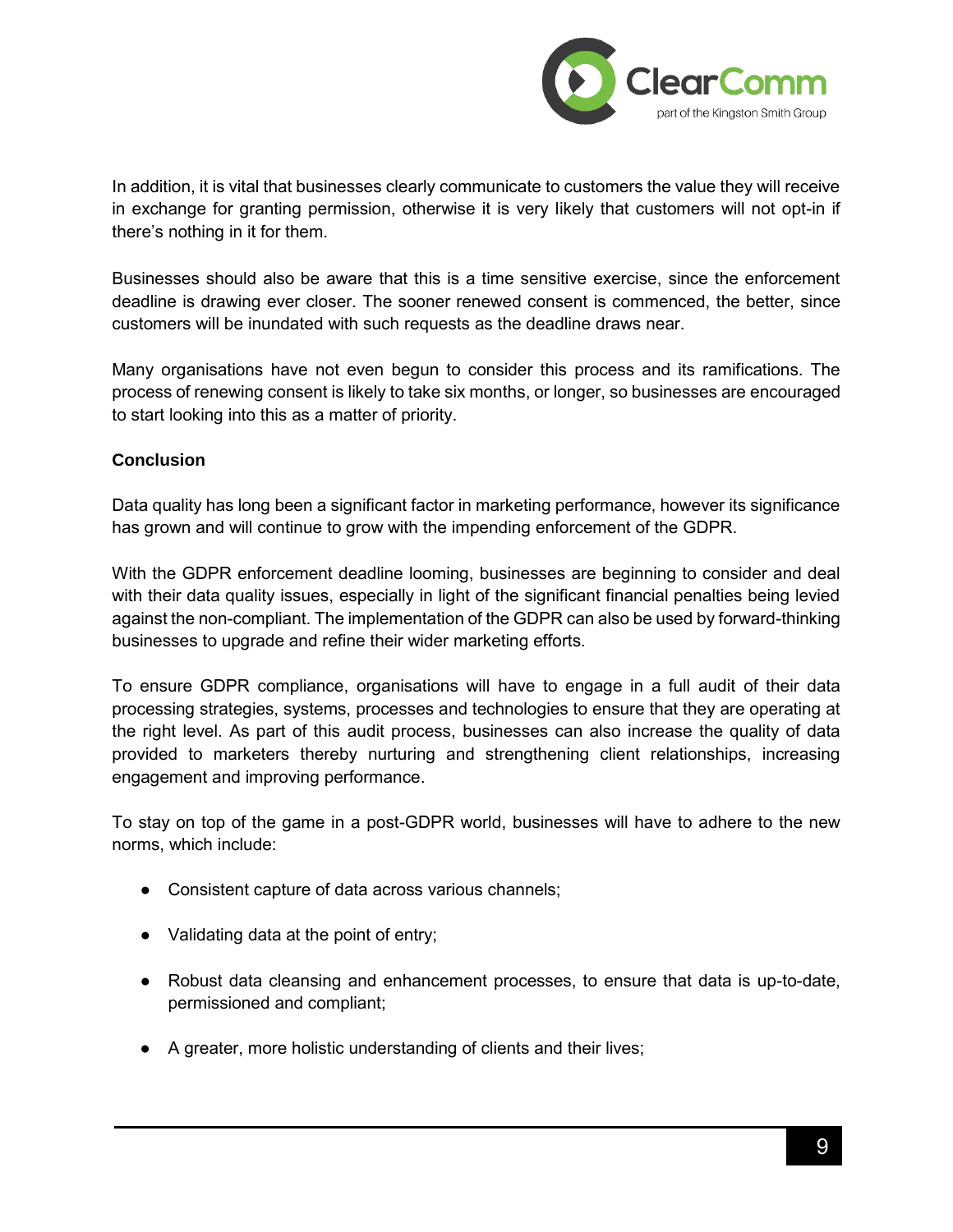

- An increased focus on customer retention; and
- A more open, transparent relationship with customers, based on genuine value exchange.

Being GDPR compliant is a vital first step. But why stop there, when you can chose to look beyond compliance and solve the dilemma of data quality, becoming a leader in the field of marketing excellence in the process?